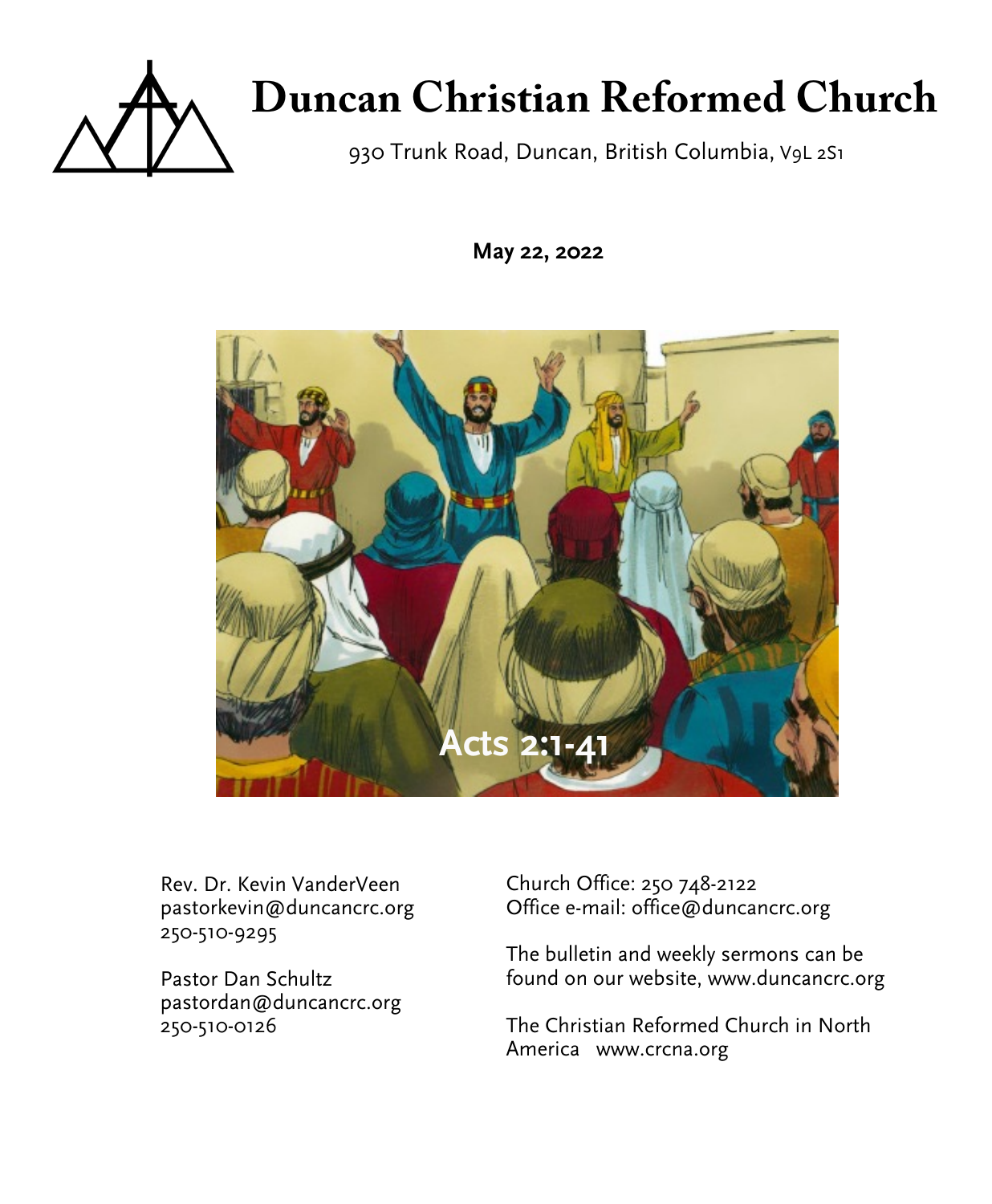#### **Announcements**

#### **Church Calendar**

Sunday, May 22: Introduction to the Human Sexuality Discussion 7 - 8 pm Tuesday, May 24: GEMS Wednesday, May 25: Freedom Session 7 - 9 pm Saturday, May 28: Community Dinner Sunday, May 29: GEMS Service Sunday, June 12: Lord's Supper Monday, June 13: Full Council Mtg 7 pm

#### **Discussions for the Congregation - the first one this Evening, Sunday May 22**

A series of Sunday evenings (7:00 - 8:00 pm) has been set aside to engage in discussions on human sexuality and sexual ethics. The topics are listed below. We encourage you to come with a spirit of humility, grace and a true desire to not just be heard but to listen. Our prayer is that through these conversations we grow closer to one another and practice communicating in love.

May 22 - Introduction to the conversation and setting the stage to communicate well

- May 29 Overview of the Human Sexuality Report and its conclusions
- June 12 The discussions and decisions of Synod
- June 19 Moving forward together as a worshiping community

#### **Community Dinner Sat. May 28**

Saturday is the next free dinner for those in our community who are going through hard times. Offering a hot meal is a practical way we can serve them. After a 2 year break due to Covid restrictions, we had a dinner at the end of April which was much appreciated and enjoyed by those who came. To make this happen, we need lots of volunteers for food preparation, set up, serving and clean up! There is a sign up sheet in the lobby with times help is needed. Please consider helping out for a few hours! You will be blessed! Thank you! Talk to Affie if you have any questions!

#### **Banner Delayed**

Due to worldwide paper shortages, delivery of the June issue of The Banner will be delayed by up to two weeks. In the meantime, visit TheBanner.org for new features, columns, news, and more. All reporting leading up to and during Synod 2022 can be found at thebanner.org/synod

## **Church Family**

We join with Lena P as she celebrates her  $94<sup>th</sup>$  Birthday today, Sunday May 22! May God richly bless her this day and throughout the coming year.

Hadden Caroline was born to Mark and Lauralee W on May 3/22. We thank God for a healthy granddaughter. Thank you for your prayers and concerns! Gerald & Anneke

Jane N suffered a bad fall and is receiving treatment for that. Now she is waiting to get into an assisted living situation. Jane and her family covet your prayers for healing as well as guidance for her continued care.

Allan B, Jane's brother, who we have prayed for previously, also, covets our prayers for continued healing for his cancer. He had a fourth round of chemo on Friday and hopes to undergo surgery soon after.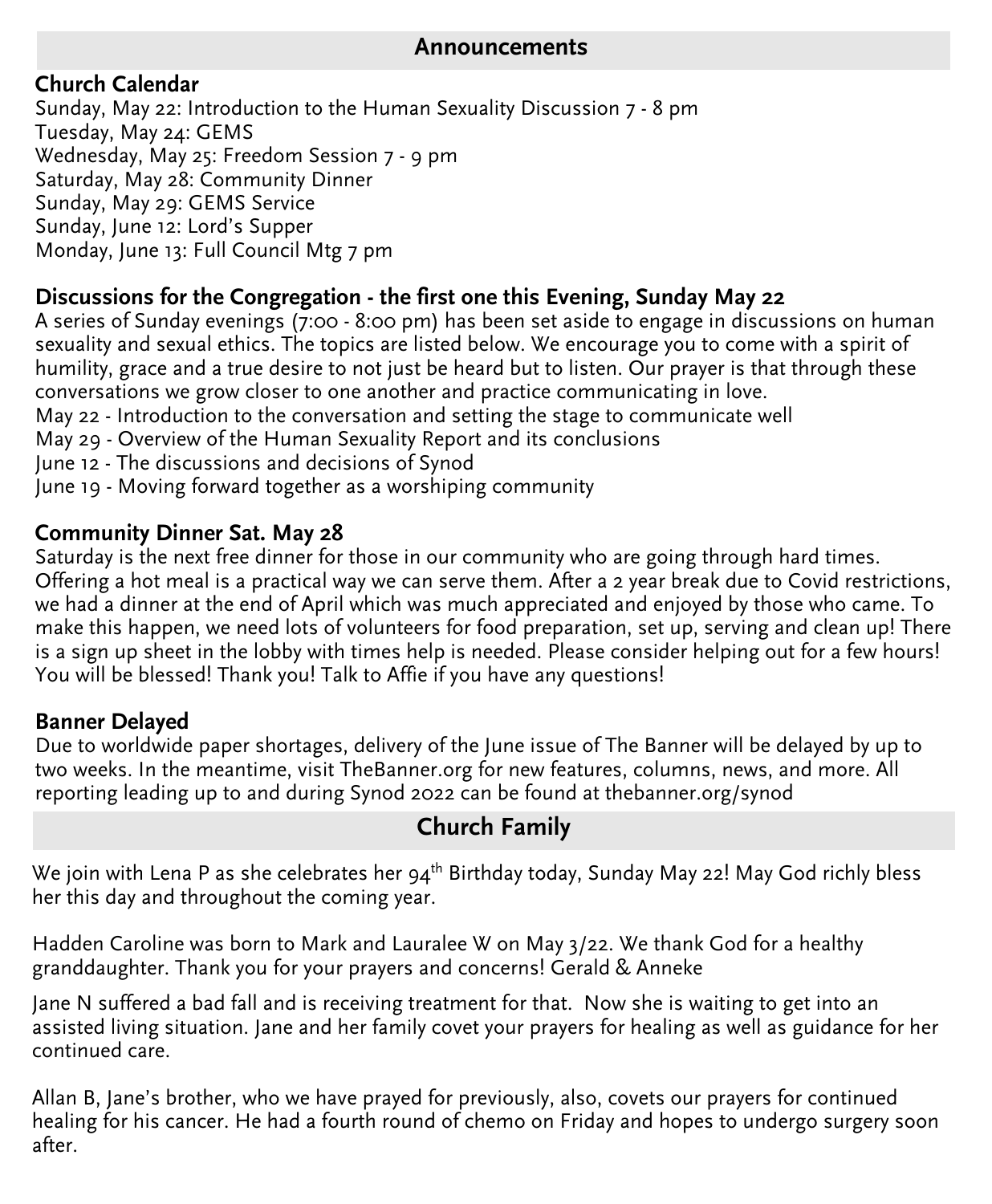#### **Announcements**

#### **ReFrame Ministries in Ukraine and Russia**

On behalf of ReFrame Ministries, We would like to invite you to participate in a virtual conversation with Rev. Sergei Sosedkin and ministry partner Lika Roman on Thursday, May 26, from 12-12:30 pm (EDT).

As you can imagine, the recent events in Ukraine have created disruptions for our Russian language partners, but that hasn't deterred them from sharing the gospel. This virtual event will allow you to hear some of the challenges and opportunities to share the gospel during the ongoing crisis.

Lika recently left Eastern Europe after fleeing her home in Kiev, Ukraine, last February and ministering to fellow refugees in Poland. Rev. Sosedkin has served as ReFrame's Russian language team leader for nearly two decades, and along with Lika, has been sharing the gospel with Russian speakers mainly in Ukraine and Russia.

As a supporting partner, we wanted to provide you with a unique opportunity to connect with Rev. Sosedkin and Lika, hear updates from the ministry field, as well as ways to continue to support them during this challenging time.

To reserve your spot, or if you'd like a recording of the event, go to the ReFrame Ministries website. If you have any questions, please email (pvandersteen@crcna.org) or phone 289-668-5612 or Annette (avanderheide@crcna.org) in the office 1-800-263-4251.

Grace & peace, Reframe Ministries, Paul Vandersteen

#### **Be Inspired This Summer!**

Plan to join hundreds of Christian Reformed people in Chicago this summer for Inspire 2022. Held on August 4-6, 2022 at the Tinley Park Convention Center, Inspire will equip and energize you with worship, prayer, speakers, and workshops. This year's theme, Inspired to Be One, focuses on celebrating our diversity in the CRCNA as a denomination, as well as the need for us to come together as one church. Learn more and register at crcna.org/inspire

#### **Birthdays this Week**

Sunday, May 22: Lena P, Abigail B, Ben V Monday, May 23: Sonya W, Keiyen V Tuesday, May 24: BJ W, Tak A Wednesday, May 25: Mike B, Rick B Saturday, May 28: Bowen V Sunday, May 29: Martin V

## **Nursery, Sunday School**

**Nursery in the Preschool Wing May 22** Katrina B, Josie N

#### **May Sunday School in the Fireside Room**

Teachers: Kristen V, Danielle G Helpers: Aliya N, Laura S

#### **Coffee Servers**

Sunday, May 22: Affie & John D Sunday, May 29: Tom & Sandy V Sunday, June 5: Mike & Susan R

#### **Hall Monitors**

Sunday, May 22: Fred W Sunday, May 29: Tom V Sunday, June 5: Tom V

If you are interested in becoming a Hall Monitor during Sunday morning church services, please contact Tom.

#### **Prayer Chain**

**I**f you would like prayer, please call the PRAYER CHAIN. Thanks, Anneke W